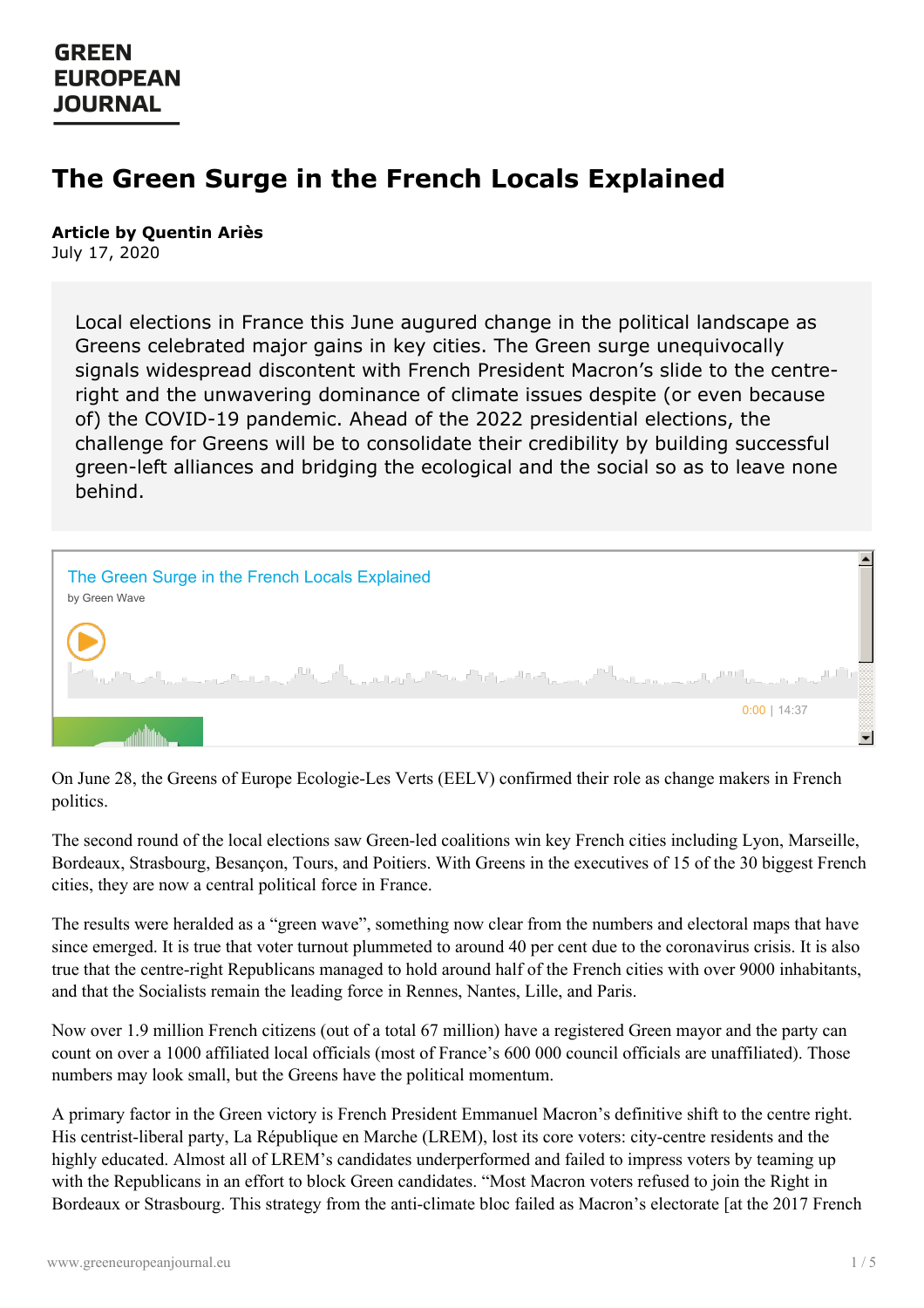presidential election] remained social-democrat," explained Simon Persico, a political scientist at Sciences Po Grenoble in a phone interview.

Yet the centre-right's anti-climate campaign was not necessarily against all ecological aspirations. From new transport infrastructure to bike lanes and planting tens of thousands of trees, environmental pledges were recurrent talking points in the campaign, including for centre-right candidates. But liberal and conservative forces fearmongered by portraying Green candidates as the far left in disguise.

If the Greens positioned themselves on the left of the political spectrum, most of their candidates (aside from their activists) were former local civil society figures, ordinary citizens, or from other left-wing parties in localities where they decided to run on a united Left ticket.

## **Elections in times of COVID-19**

The fearmongering of the centrist and right-wing parties was doomed to fail in a campaign that took place in the midst of a pandemic. Millions of voters were locked down, but they were not shut down. Their support for action on climate and the environment did not diminish, and now they want to see rapid steps taken at all levels.

According to Simon Persico and Florent Gougou in a *Le [Monde](https://www.lemonde.fr/idees/article/2020/07/02/avec-ces-municipales-les-verts-ont-franchi-une-nouvelle-marche-en-vue-de-la-conquete-du-pouvoir_6044905_3232.html)* op-ed, the confinement even allowed organisations and intellectuals to link the health, social and ecological crises in reflections on the post-pandemic world.

This ability to swiftly change gears during the lockdown (which came into force days after the first round of the elections on March 15) was also a sign that the Green mayors were not new to the scene. The new mayor of Bordeaux, Pierre Hurmic, was a candidate for the job back in 1995. Besançon's new leader, Anne Vignot, was the deputy mayor of the city's left-leaning majority from 2014 (though the outgoing mayor became affiliated to LREM after the 2017 presidential election). Bruno Bernard, the new president of the Lyon Metropolitan council, has been in politics since 2008.

> *According to Margot Belair, the health crisis has also reshuffled some of the pledges at the top of their agenda* – *such as food checks to supply low-income families with local organic food to compensate for the extra expense of daily meals for their children due to school canteen closures.*

Meanwhile, mayor of [Grenoble](https://www.greeneuropeanjournal.eu/the-eric-piolle-effect-grenobles-green-transition/) Eric Piolle, the only Green leader of a large French city before the elections, was re-elected in a landslide victory with 53 per cent of the vote (he faced off three other candidates in the second round, all of whom won less than 23 per cent).

"It's somehow a new beginning. We're not starting from scratch but being re-elected will bring new momentum and new [priorities",](https://www.greeneuropeanjournal.eu) said Margot Belair, a newly elected Grenoble official. She embraces a "more radical" approach with a stronger focus on social issues that will require significant citizen involvement on, for instance, making public spaces near schools safer and traffic free. According to Belair, the health crisis has also reshuffled some of the pledges at the top of their agenda – such as food checks to supply low-income families with local organic food to compensate for the extra expense of daily meals for their children due to school canteen closures. "Food is at the heart of a lot of things, like our health; it highlights social inequalities but is also important for local economic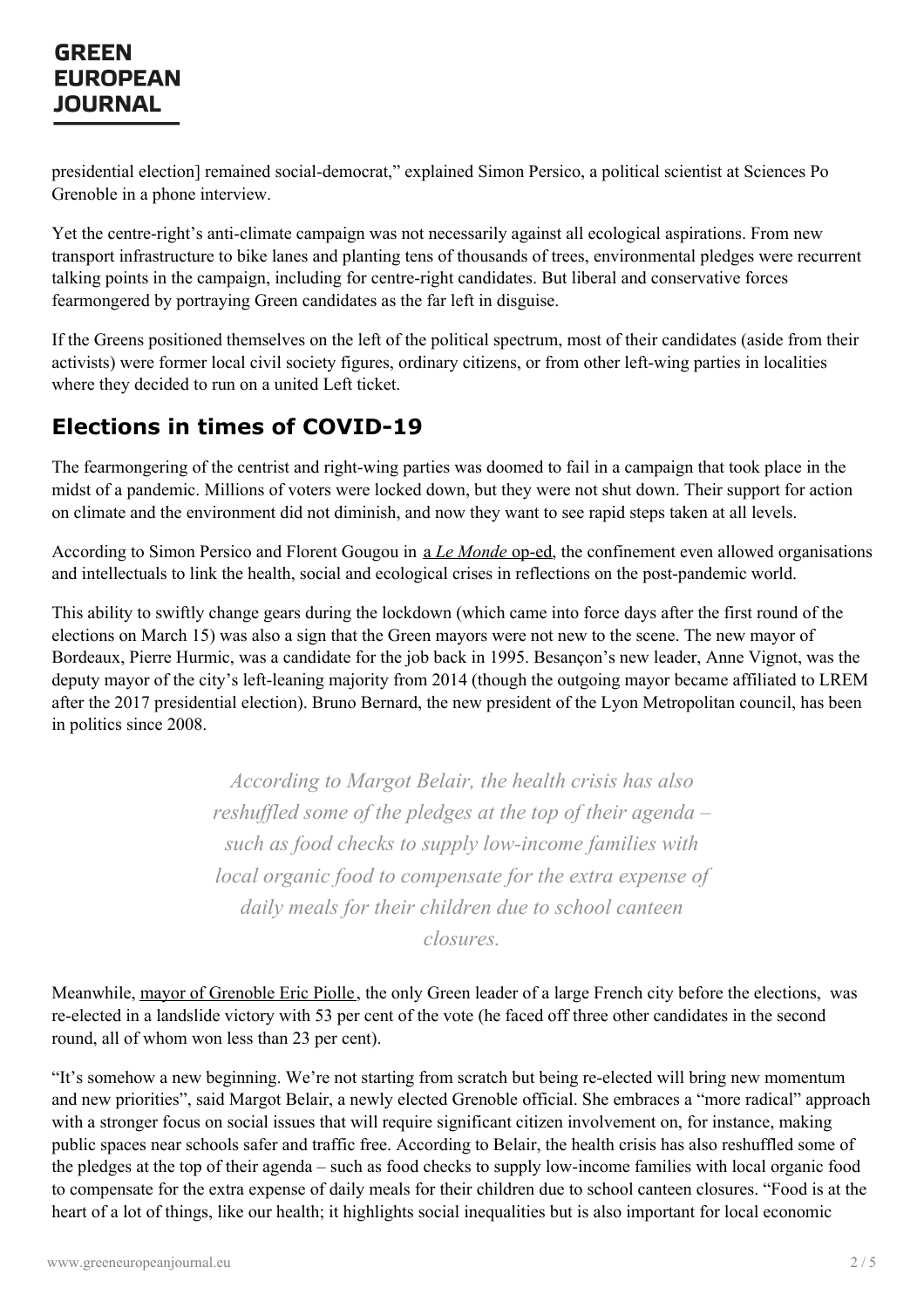development", she added.

Making the case for strong local economies helped boost the Greens' credibility in the campaign. Lyon's new leaders, Grégory Doucet (for the city) and Bruno Bernard (for the metropolitan area) promote a new innovation cluster for the biking industry, while the youngest of the new Green mayors, 30-year-old Léonore Moncond'huy from Poitiers, advocates closing the city's airport with a view to re-investing the generous local subsidies used to keep it afloat in the local economy. After all, Poitiers (and its 88 000 residents) is less than a two-hour journey from Paris by high-speed train.

#### **The fight is far from over**

Local executives are now taking shape, and by the end of July we should know if they have managed to change the tide in metropolitan councils. These bodies group big cities and their suburbs and are key to implementing green policies in areas like transport, housing, infrastructure, and waste management. Important yet little known, the biggest metropolitan councils manage annual budgets of over 1 billion euros, higher than the budgets of city councils.

The newly elected Greens may find themselves at odds with the mayors of smaller cities and villages with other political leanings. Majorities could be slim and fragile, which might curb or moderate their ambitions. The suburbs often headed by centre-right figures (or independent mayors for small villages) are likely to resist putting a break on road developments and big infrastructure projects. They are also wary of a Green agenda that is sceptical of urban sprawl (for them a source of tax revenue, especially for villages that lack strong economic activities) and in favour of scrapping new shopping centres and tackling high car dependence in areas outside of city centres.

> *Having the metropolitan areas on board will be key for the Greens to avoid what many fear may be their downfall: failing to reconcile the urban-rural divide.*

While talks are ongoing, the metropolitan areas of Tours, Strasbourg, Poitiers and Besançon may end up with leadership from centre-left local figures. Eric Piolle is hoping for a friendlier metropolitan executive after his allies won cities in Grenoble's suburbs, firming up his green-led majority. The Green success in Lyon (the only city where metropolitan councilors are directly elected) was matched by the Printemps Marseillais coalition with a historic gain from the conservatives in Marseilles city, though they proved unable to unseat the Right in the metropolitan area.

Having the metropolitan areas on board will be key for the Greens to avoid what many fear may be their downfall: failing to reconcile the urban-rural divide. Will they able to green cities with parks, better transport, and new ways of thinking about public space without antagonising middle-class suburbs that feel left behind and beyond the reach of the social changes green politics can bring?

In an article in *[Libération](https://www.liberation.fr/debats/2020/06/30/l-ecologie-municipale-ou-la-ville-face-a-son-histoire_1792880)*, philosopher Pierre Charbonnier summed up the challenge for the new Green cities: "will they confine [themselves](https://www.greeneuropeanjournal.eu) to a space which is disconnected from its surroundings, with a population that closes its eyes to the fate of its neighbors, or will they engage in a process of social and ecological decompartmentalisation?"

#### **Going solo: a strategy doomed to failure**

One thing is certain: if the ecological transition neglects social aspects, it will endanger Greens' electoral success.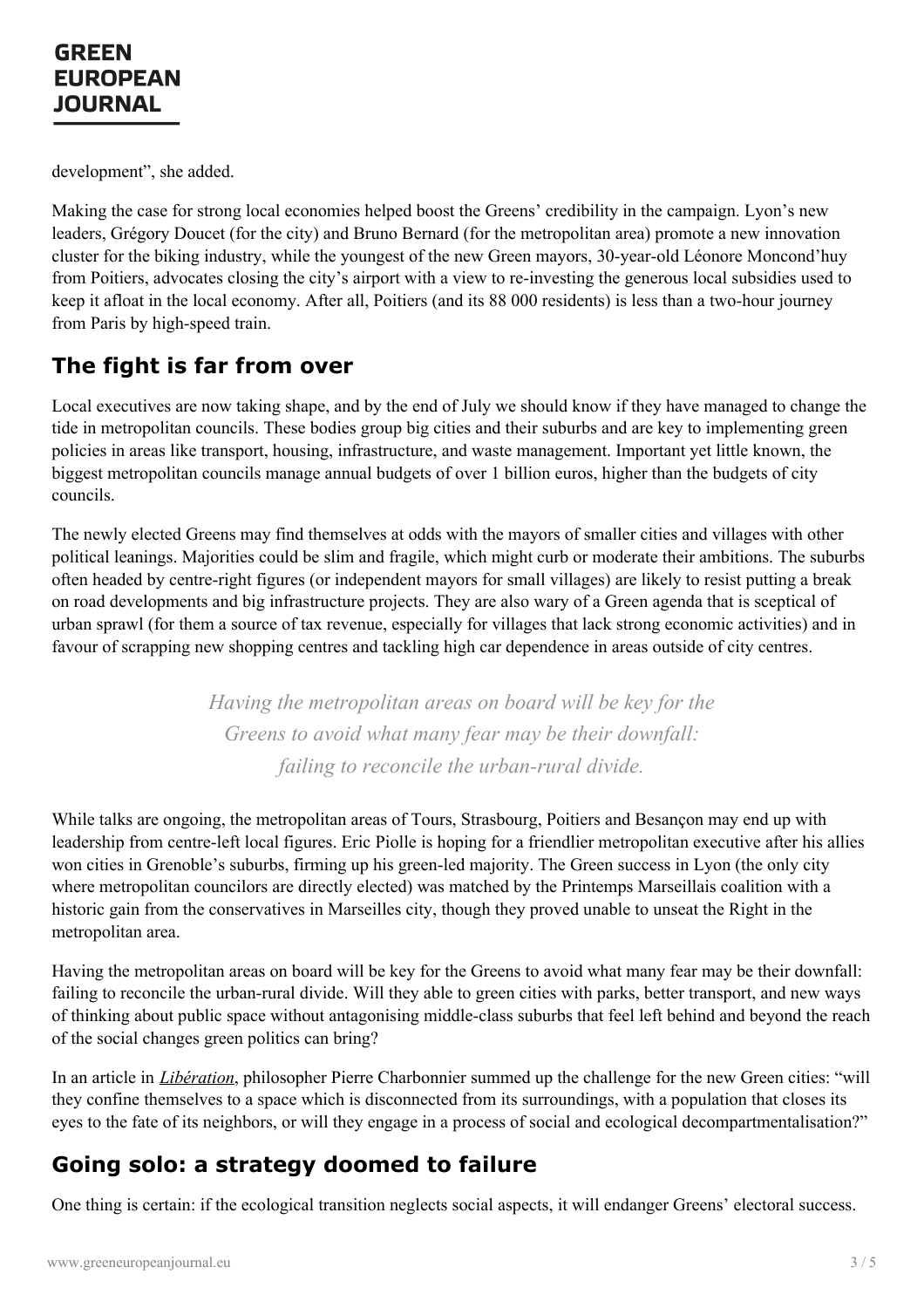This is the big challenge that lies ahead, both ideologically and in terms of local policies. Most of the newly elected officials will have to quickly learn how to govern cities while building and maintaining coalitions with the myriad of French leftist parties.

Some form of environmentalism may now be widely found in left-leaning parties in France, but Green aides and officials have pointed to the key importance of highlighting social issues and widening the voter base to include less educated people or poorer districts in order to avoid a new "yellow vests" movement. The spark for the yellow vests protests was Macron's proposal to raise fuel duty while cutting taxes for the highest earners. Many have also suggested that the temptation of rejecting alliances in favour of "going solo" would not be a good strategy.

"No party has the monopoly of ecology, no party has the monopoly of the Left, no party has the monopoly of the opposition, or of insubordination," asserted a group of young, left-wing political activists in *Journal du [Dimanche](https://www.lejdd.fr/Politique/tribune-municipales-2020-lecologie-gagne-en-rassemblant-a-gauche-3978823)*. Their op-ed came with a warning: if the Greens have become the new alternative to liberalism and conservatism, they must resist "hegemonic temptations" – to which the Socialist Party succumbed for decades, and which la France Insoumise, the left-wing party led by Jean-Luc Mélenchon, has flirted with since the 2017 presidential election. "The roadmap is clear: we must take power. And the conditions for seizing power are also clear: scattered and divided, we will not succeed," the young activists added.

Looking to 2021, local elections (for *départements* and regions) will confirm whether Greens are able to become the leading force on the Left, either by putting Green activists in power or helping to build successful alliances with a transformative ecological agenda. Further successes will boost hopes for a united Left ahead of the 2022 presidential elections, and may even manage to win over citizens mistrustful of politics or disillusioned by Macron's failure to change French politics for the better.

> *Many factors, including a potential second wave of the COVID-19 pandemic in autumn 2020, will decide whether a convergence between issues of ecology and solidarity is possible.*

New ideas to fortify the Left and secure the centrality of ecology in this process are also being put forth. The new mayor of Tours, Emmanuel Denis, has floated the idea of a congress in his city in December 2020.

According to Ludovic Lepeltier-Kutasi, the mayor's chief of staff, the congress will aim "regroup the Left and link ecology and social justice." The last Tours Congress took place a century ago in December 1920 and has come to symbolise the split between Communists and Socialists. "We want to bring a European dimension as we're not the only ones to ask such questions. We must overcome national differences. Europe is not only its treaties," added Lepeltier-Kutasi, who also holds a Hungarian passport and previously lived in Budapest.

Many factors, including a potential second wave of the COVID-19 pandemic in autumn 2020, will decide whether a convergence between issues of ecology and solidarity is possible. But climate change and the fate of our planet are not going anywhere. The day after the June 2020 elections, Macron approved most of the over 140 [proposals](https://propositions.conventioncitoyennepourleclimat.fr/pdf/ccc-rapport-final.pdf) of the Citizens' [Convention](https://www.greeneuropeanjournal.eu) on Climate Change. These overwhelmingly endorsed bold reforms to limit urban sprawl, invest massively in green jobs, and stop short plane routes (equivalent to less than a 4-hour train journey) by 2025. A referendum could take place on those proposals in 2021.

Will it be enough for the youngest ever French president to win back his core voters? Macron's bet is he will be the only alternative to the far-right candidacy of Marine Le Pen, allowing him to both speak to his left on climate